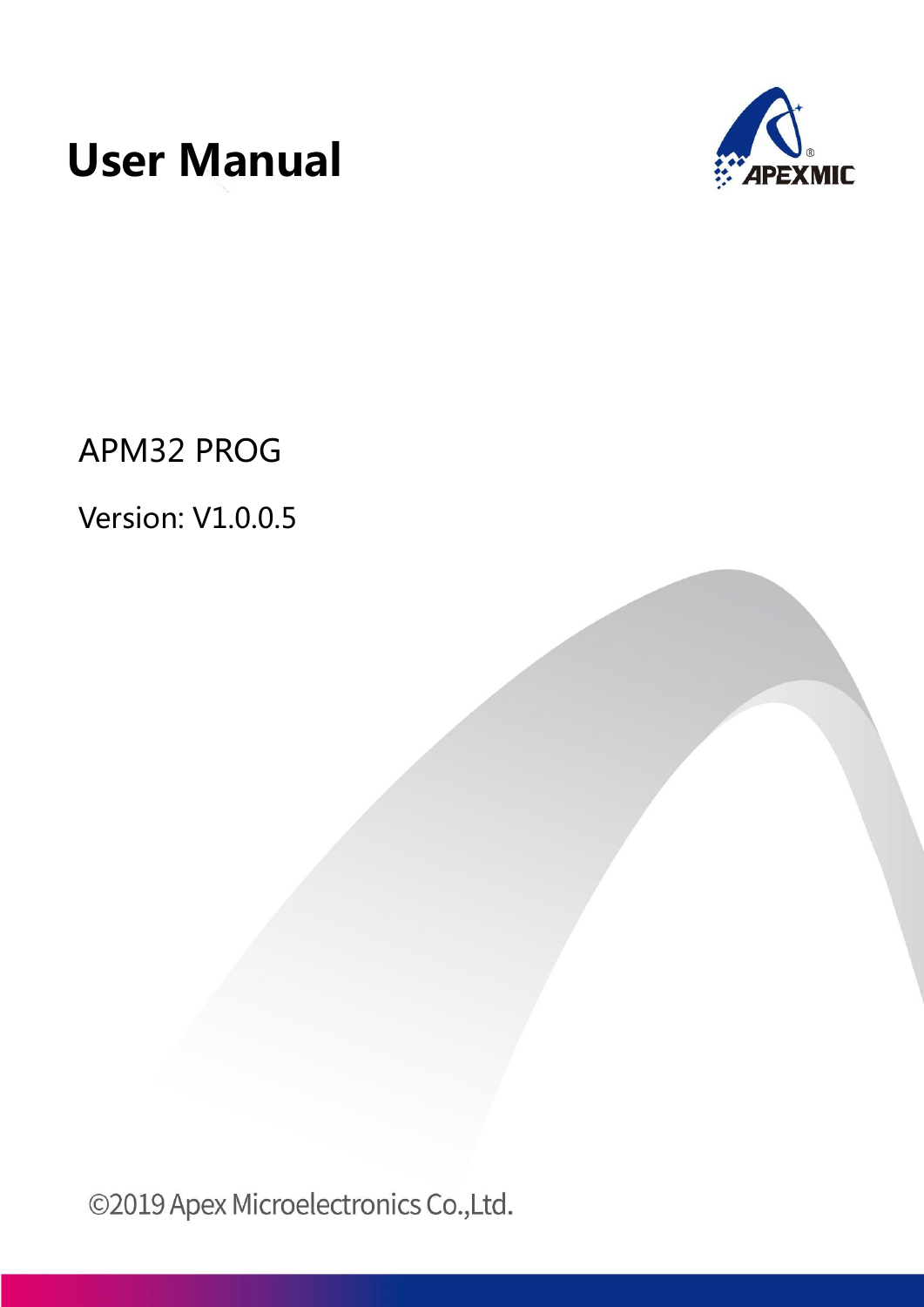

## **1 Overview**

Apm32-prog is a development tool for APM32 series chips. It works with APM32 PROG PC software to complete the software programming of MCU chips.

## **2 Features**

Support offline and online programming.

Support JTAG and SWD mode for PC programming.

Support WIN7/8/10 free drive.

Input voltage 5v, input current >= 500Ma

Power interface: USB

## **3 Interface**

| <b>VTref</b> |                | $1 \bullet$    | $\bullet$ 2  | NC         |
|--------------|----------------|----------------|--------------|------------|
| nTRST        |                | 3 <sub>o</sub> | • 4          | <b>GND</b> |
| <b>TDI</b>   |                | 5 .            | • 6          | <b>GND</b> |
| <b>TMS</b>   |                | 7 <sub>°</sub> | • 8          | <b>GND</b> |
| <b>TCK</b>   |                | 9.             | $\bullet$ 10 | <b>GND</b> |
| <b>RTCK</b>  | $11$ $\bullet$ |                | • 12         | <b>GND</b> |
| <b>TDO</b>   | $13$ $\bullet$ |                |              | $• 14$ GND |
| <b>RESET</b> | $15$ $\bullet$ |                |              | $• 16$ GND |
| <b>DBGRQ</b> | $17$ $\bullet$ |                |              | $• 18$ GND |
| 5V-Supply    | $19$ $\bullet$ |                | • 20         | <b>GND</b> |
|              |                |                |              |            |

ARM JTAG Protocol and ARM SWD Protocol

| <b>VTref</b>    |                 | $1 \bullet$ | $\bullet$ 2 | NC               |
|-----------------|-----------------|-------------|-------------|------------------|
| <b>Not used</b> |                 | $3 \bullet$ | • 4         | GND              |
| Not used        |                 | 5 ●         | • 6         | <b>GND</b>       |
| <b>SWDIO</b>    |                 |             | • 8         | <b>GND</b>       |
| <b>SWCLK</b>    | ، و             |             | • 10        | <b>GND</b>       |
| <b>Not used</b> | $11$ $\bullet$  |             |             | $\bullet$ 12 GND |
| <b>SWO</b>      | $13$ $\bullet$  |             |             | $• 14$ GND       |
| <b>RESET</b>    | $15 \bullet$    |             |             | $\bullet$ 16 GND |
| <b>Not used</b> | 17 <sup>1</sup> |             | • 18        | <b>GND</b>       |
| 5V-Supply       | 19              |             | •20         | <b>GND</b>       |
|                 |                 |             |             |                  |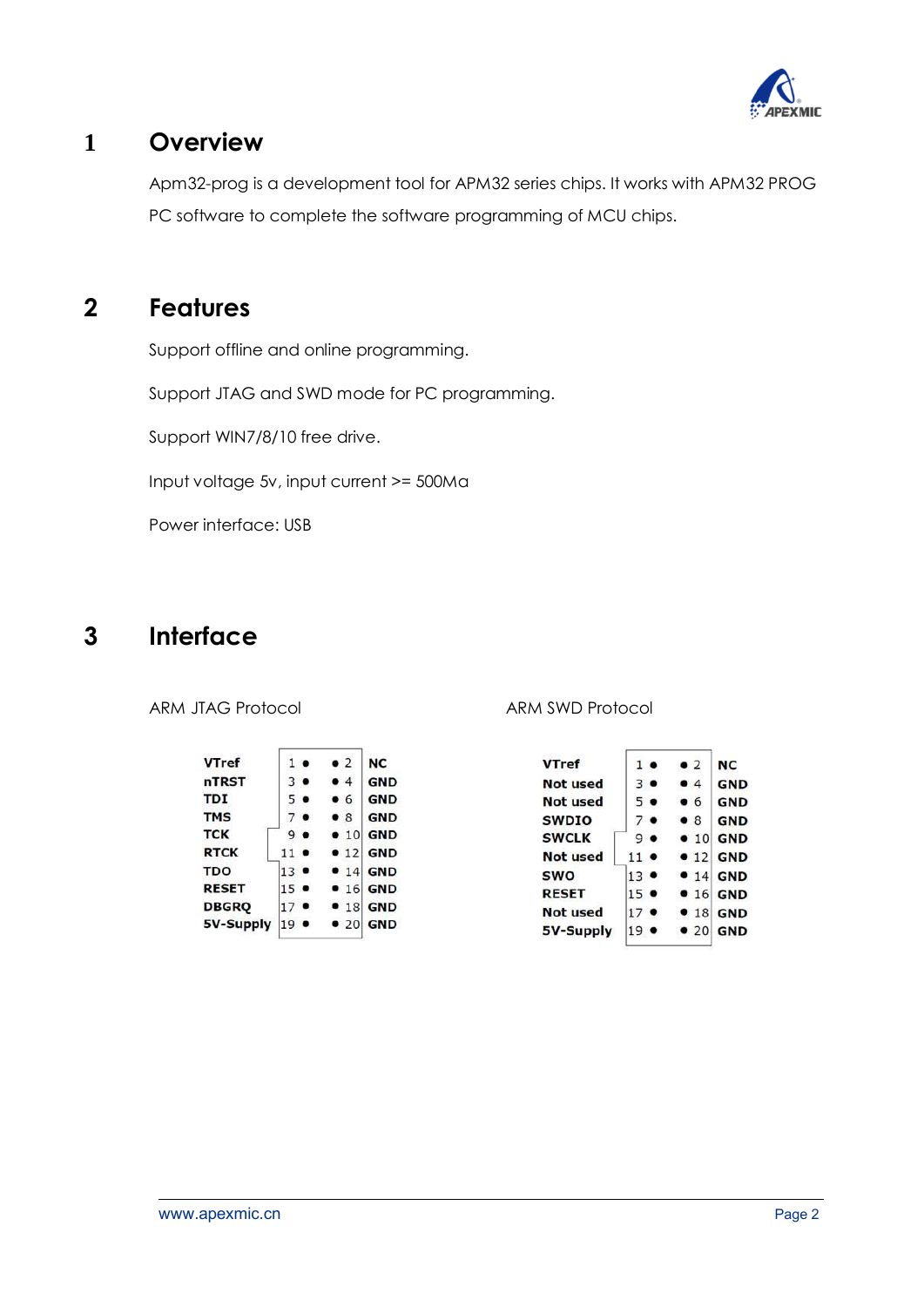

# **4 Operations**

## **4.1 PC Interface**

| 2 APM32 PROG V1.005           |                                    |                    | П.<br>×                        |
|-------------------------------|------------------------------------|--------------------|--------------------------------|
| Configuration                 | Firmware<br>About<br>Language      |                    |                                |
| E:\桌面\APM32 PROG\mcu_demo.hex |                                    |                    | Open                           |
| Configuration                 |                                    |                    |                                |
| Product-Series                | APM32F                             | $\checkmark$       | DownLoad(Offline)              |
| Product-Type                  | APM32F103VBT6                      | $\checkmark$       |                                |
| External-Power                | Power OFF                          | $\checkmark$       | Operation (Online)             |
| Comm-Protocol                 | <b>JTAG</b>                        | $\checkmark$       |                                |
| StartAdd-of-Program           | 0800 0000<br>0x                    |                    | BaseAddress:<br>0x08000000     |
| Operation-Mode                | Program                            | $\checkmark$       | Flash:<br>128K                 |
| Serial-Number                 | Page-Erase                         |                    | DeviceID:<br>0x410             |
| SN-Configuration              |                                    |                    |                                |
| Address: Ox                   | Start-SN: Ox<br>0800 0000          | $\mathbf{1}$       | StartAddress: Ox<br>0800 0000  |
| Increment: Ox 1               |                                    |                    | Length (Bytes): $0x$ 0002 0000 |
| Default-Config                | Write-Config                       | Read-Config        | Read(Online)                   |
| Operation-Record              |                                    |                    |                                |
|                               | The file is OK-2019/10/12 13:42:13 |                    | Clear                          |
|                               |                                    |                    | Save                           |
| Current-FW-Version: 00.15     |                                    | Latest-FW-Version: |                                |

#### Picture 1 PC Interface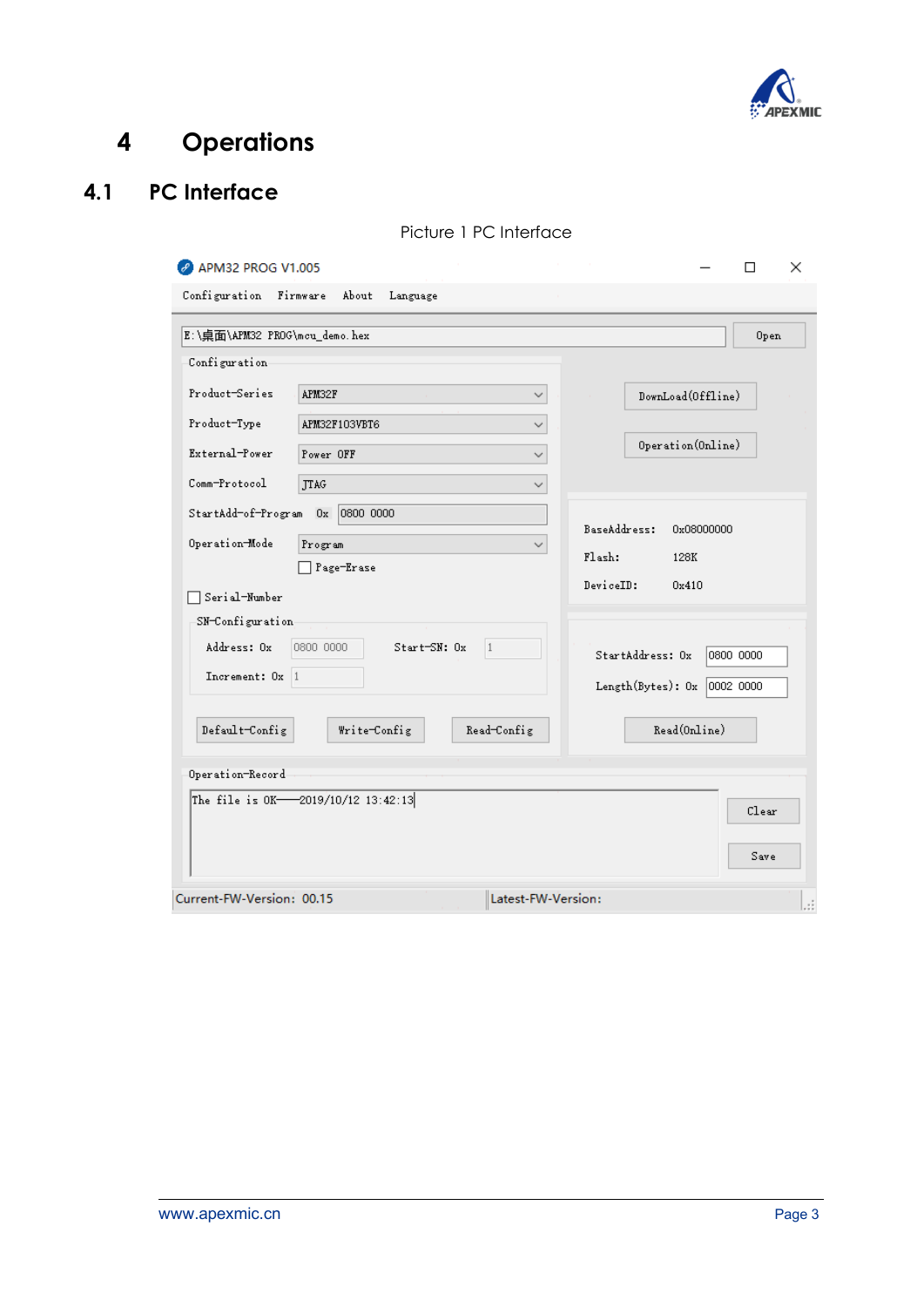

## **4.2 Programmer Connection**

As the Programmer is connected to the computer via USB correctly (power supply: 5V/500mA), the device in red circle will display on "Device manager" in computer.

| Device Manager                                  | $\mathbf x$<br>LЩ. |
|-------------------------------------------------|--------------------|
| Action View<br>Help<br>File                     |                    |
| 2 面 起 脸 收 応<br>$\Box$<br>同<br>eð<br>⇚           |                    |
| SCC22350                                        |                    |
| <b>Batteries</b>                                |                    |
| <b>Biometric Devices</b>                        |                    |
| Computer                                        |                    |
| Disk drives<br>$\Box$                           |                    |
| Display adapters                                |                    |
| DVD/CD-ROM drives                               |                    |
| <b>Um</b> Human Interface Devices               |                    |
| <b>Om HID-compliant consumer control device</b> |                    |
| HID-compliant device                            |                    |
| <b>Um</b> HID-compliant device                  |                    |
| USB Input Device                                | Ξ                  |
| USB Input Device                                |                    |
| USB Input Device                                |                    |
| <b>IDE ATA/ATAPI controllers</b>                |                    |
| Imaging devices                                 |                    |
| HP HD Webcam [Fixed]                            |                    |
| Exploands                                       |                    |
| M Mice and other pointing devices               |                    |
| Monitors                                        |                    |
| Network adapters                                |                    |
| <b>D</b> Other devices                          |                    |
| Processors                                      |                    |
| SD host adapters                                |                    |
| Sound, video and game controllers               |                    |
| <b>Dank</b> System devices                      |                    |

Picture 2 Programmer Connection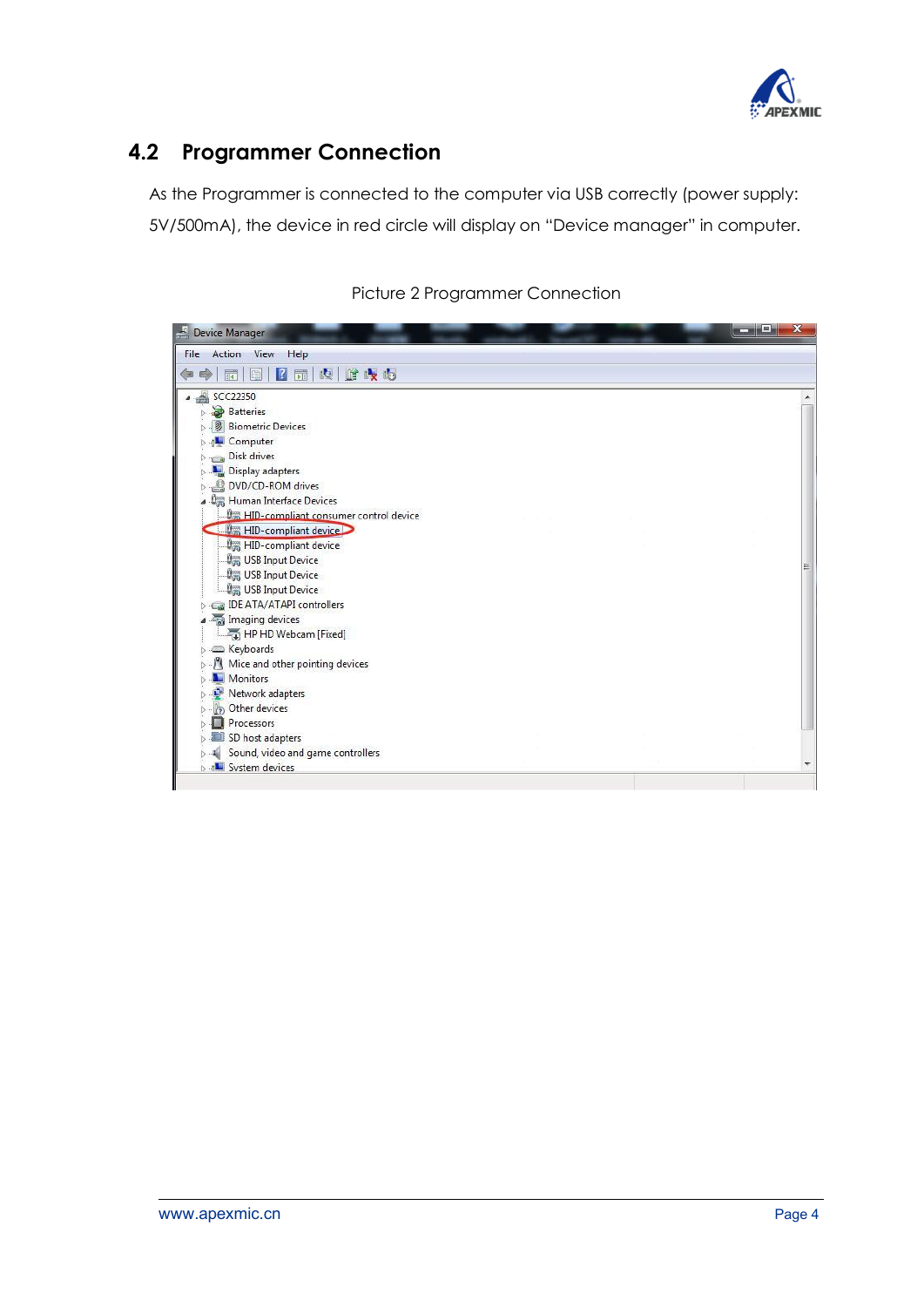

### 4.3 Download Data

#### **4.3.1 Online Download**

You can operate on MCU through the optional modes in "Parameter configuration", or clicking "Open file" to select documents with ".bin" or ".hex".

| 2 APM32 PROG V1.005             |                                                                                                                                              |                    |                                | ×<br>П    |
|---------------------------------|----------------------------------------------------------------------------------------------------------------------------------------------|--------------------|--------------------------------|-----------|
| Configuration                   | Firmware<br>About<br>Language                                                                                                                |                    |                                |           |
| CE: 国面\APM32 PROG\mcu_demo. hex |                                                                                                                                              |                    |                                | Open      |
| Configuration                   |                                                                                                                                              |                    |                                |           |
| Product-Series                  | APM32F                                                                                                                                       | ✓                  | DownLoad(Offline)              |           |
| Product-Type                    | APM32F103VBT6                                                                                                                                | $\checkmark$       |                                |           |
| External-Power                  | Power OFF                                                                                                                                    | $\checkmark$       | Operation (Online)             |           |
| Comm-Protocol                   | TTAG                                                                                                                                         | ✓                  |                                |           |
| StartAdd-of-Program             | 0800 0000<br>0x                                                                                                                              |                    | BaseAddress:<br>0x08000000     |           |
| Operation-Mode                  | Program                                                                                                                                      | ✓                  | Flash:<br>128K                 |           |
| □ Serial-Number                 | Page-Erase                                                                                                                                   |                    | DeviceID:<br>0x410             |           |
| SN-Configuration                |                                                                                                                                              |                    |                                |           |
| Address: Ox                     | 0800 0000<br>Start-SN: Ox                                                                                                                    | $\mathbf{1}$       | StartAddress: Ox               | 0800 0000 |
| Increment: Ox 1                 |                                                                                                                                              |                    | Length (Bytes): $0x$ 0002 0000 |           |
| Default-Config                  | Write-Config                                                                                                                                 | Read-Config        | Read(Online)                   |           |
| Operation-Record                |                                                                                                                                              |                    |                                |           |
|                                 | The file is OK-2019/10/12 13:48:20<br>Write the configuration is OK-2019/10/12 13:48:26<br>$\sqrt{0}$ pline-Operation OK-2019/10/12 13:48:27 |                    |                                | Clear     |
|                                 |                                                                                                                                              |                    |                                | Save      |
| Current-FW-Version: 00.15       |                                                                                                                                              | Latest-FW-Version: |                                |           |

Picture 3 Online Operation on MCU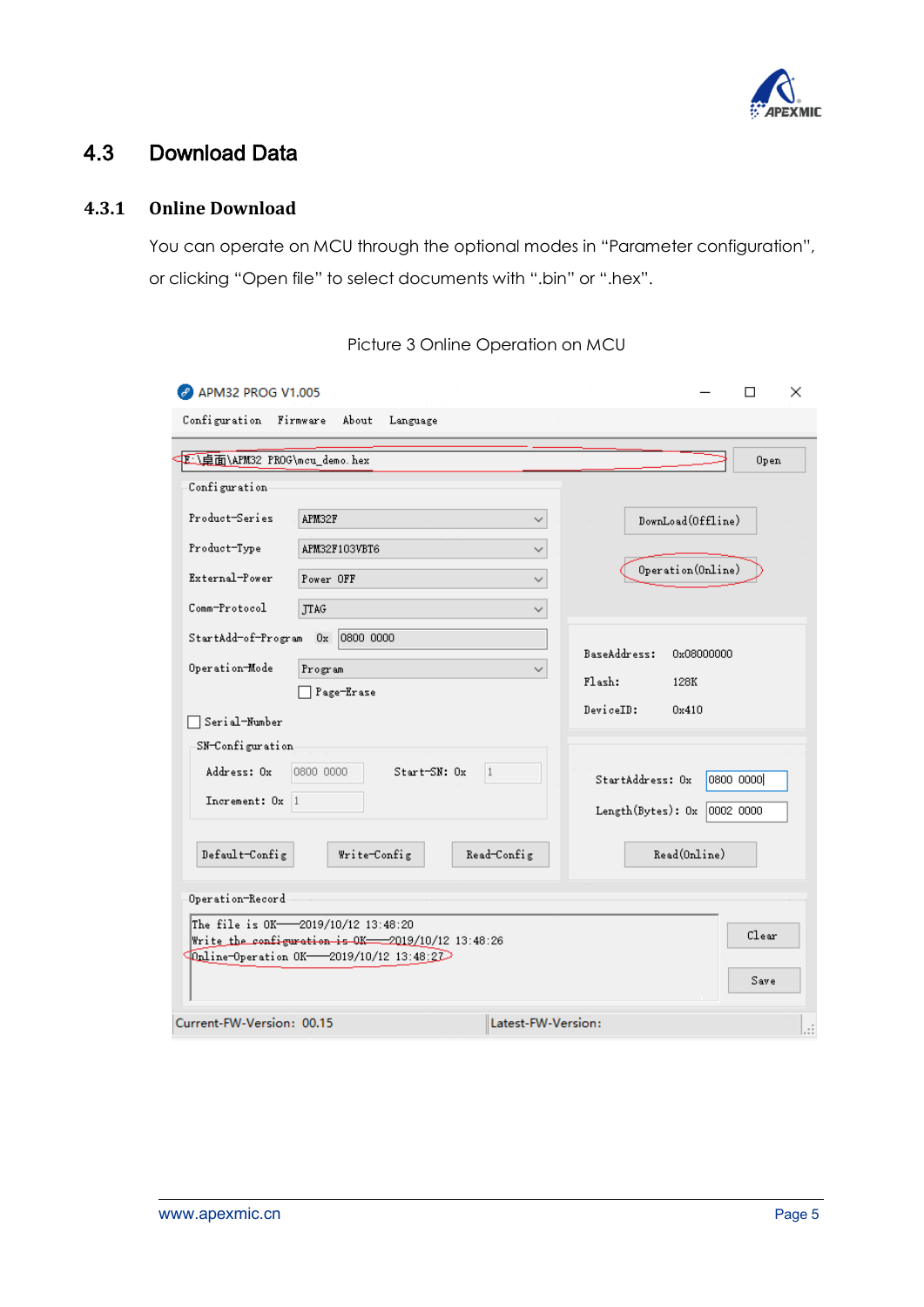

### **4.3.2 Offline Download**

Click "Open File" to write the docs with suffix ".bin" or ".hex" into the Programmer.

| 2 APM32 PROG V1.005                                                                                                            | ×                              |
|--------------------------------------------------------------------------------------------------------------------------------|--------------------------------|
| Configuration<br>Firmware<br>About<br>Language                                                                                 |                                |
| 图:\桌面\APM32 PROG\mcu_demo.hex                                                                                                  | Open                           |
| Configuration                                                                                                                  |                                |
| Product-Series<br>APM32F<br>$\checkmark$                                                                                       | DownLoad(Offline)              |
| Product-Type<br>APM32F103VBT6<br>$\checkmark$                                                                                  |                                |
| External-Power<br>Power OFF<br>$\checkmark$                                                                                    | Operation (Online)             |
| Comm-Protocol<br><b>JTAG</b><br>$\checkmark$                                                                                   |                                |
| 0800 0000<br>StartAdd-of-Program Ox                                                                                            | BaseAddress:<br>0x08000000     |
| Operation-Mode<br>Program<br>$\checkmark$                                                                                      | Flask:<br>128K                 |
| Page-Erase<br>Serial-Number                                                                                                    | DeviceID:<br>0x410             |
| SN-Configuration                                                                                                               |                                |
| Address: Ox<br>0800 0000<br>$Start-SN: 0x$<br>$\vert$ 1<br>Increment: Ox 1                                                     | StartAddress: Ox<br>0800 0000  |
|                                                                                                                                | Length (Bytes): $0x$ 0002 0000 |
| Default-Config<br>Write-Config<br>Read-Config                                                                                  | Read(Online)                   |
| Operation-Record                                                                                                               |                                |
| The file is OK-2019/10/12 14:01:06<br>Write the configuration is OK-2019/10/12 14:01:11<br>0ffline-0K-2019/10/12 14:01:12<br>c | Clear<br>Save                  |
| Current-FW-Version: 00.15<br>Latest-FW-Version:                                                                                | Æ                              |

#### Picture 4 Offline Programming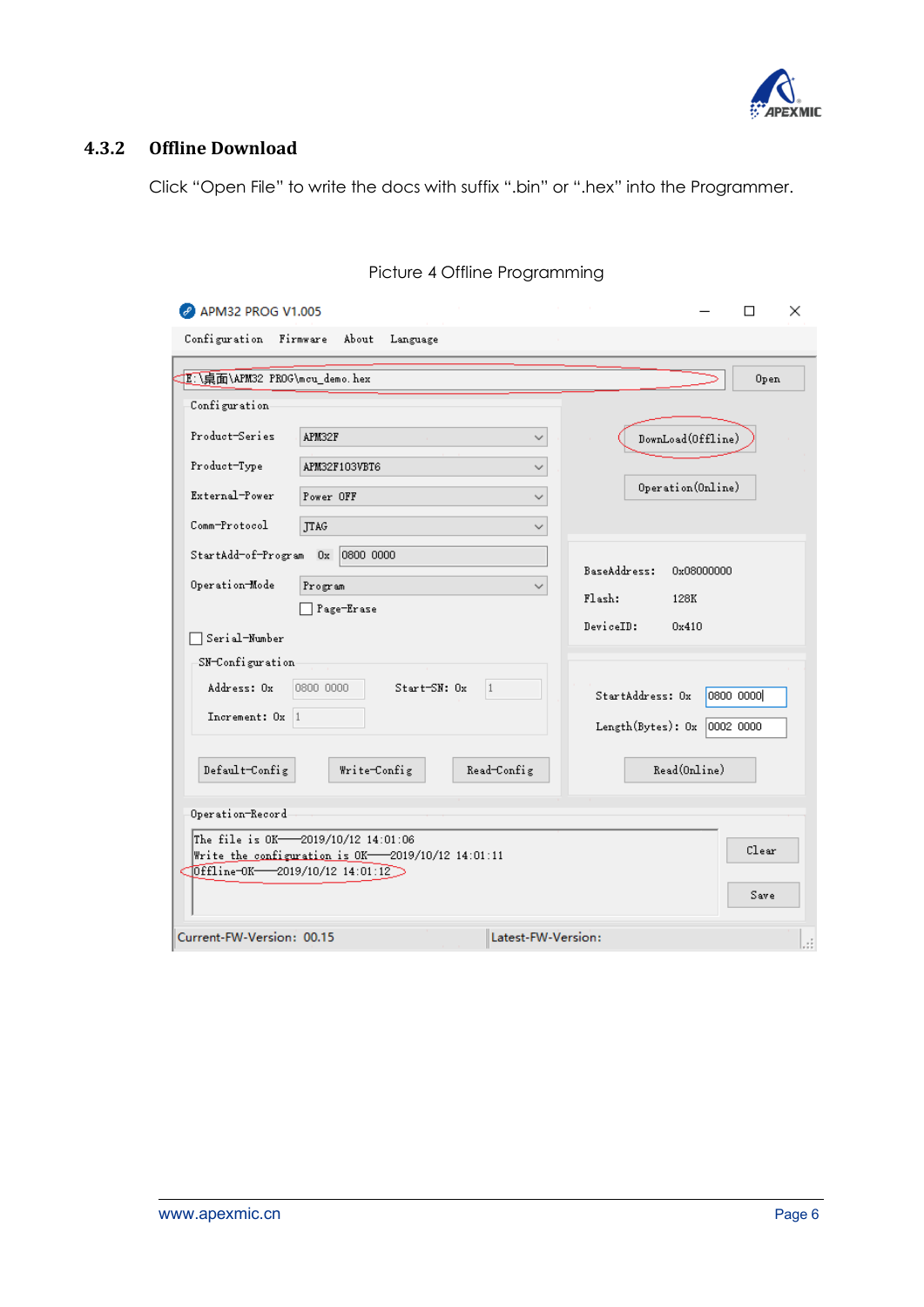

## **4.4 Read Target MCU Online**

You can read the MCU data by setting the "Start address" and "Bytes", which will be shown on the pop-up dialog.

| APM32 PROG V1.005<br>$\mathscr{S}$                                                           | ×<br>п                                            |
|----------------------------------------------------------------------------------------------|---------------------------------------------------|
| Configuration<br>Firmware<br>About<br>Language                                               |                                                   |
|                                                                                              | Open                                              |
| Configuration                                                                                |                                                   |
| Product-Series<br>APM32F<br>$\checkmark$                                                     | DownLoad(Offline)                                 |
| Product-Type<br>APM32F103VBT6<br>$\checkmark$                                                |                                                   |
| External-Power<br>Power OFF<br>✓                                                             | Operation (Online)                                |
| Comm-Protocol<br>TTAG<br>$\checkmark$                                                        |                                                   |
| 0800 0000<br>StartAdd-of-Program<br>0x                                                       |                                                   |
| Operation-Mode<br>Program<br>୰                                                               | BaseAddress:<br>0x08000000<br>Flash:<br>128K      |
| Page-Erase                                                                                   | DeviceID:<br>0x410                                |
| Serial-Number                                                                                |                                                   |
| SN-Configuration                                                                             |                                                   |
| Address: Ox<br>Start-SN: Ox<br>0800 0000<br>1                                                | $\overline{\text{StartAddress: 0x}}$<br>0800 0000 |
| Increment: Ox 1                                                                              | Length (Bytes): $0x$ 0002 0000                    |
| Default-Config<br>Write-Config<br>Read-Config                                                | Read(Online)                                      |
|                                                                                              |                                                   |
| Operation-Record-                                                                            |                                                   |
| Write the configuration is 0K-2019/10/12 14:08:18<br>Online-Operation OK-2019/10/12 14:08:49 | Clear                                             |
|                                                                                              | Save                                              |
| Current-FW-Version: 00.15<br>Latest-FW-Version:                                              | J.                                                |

#### Picture 5 Read Target MCU Online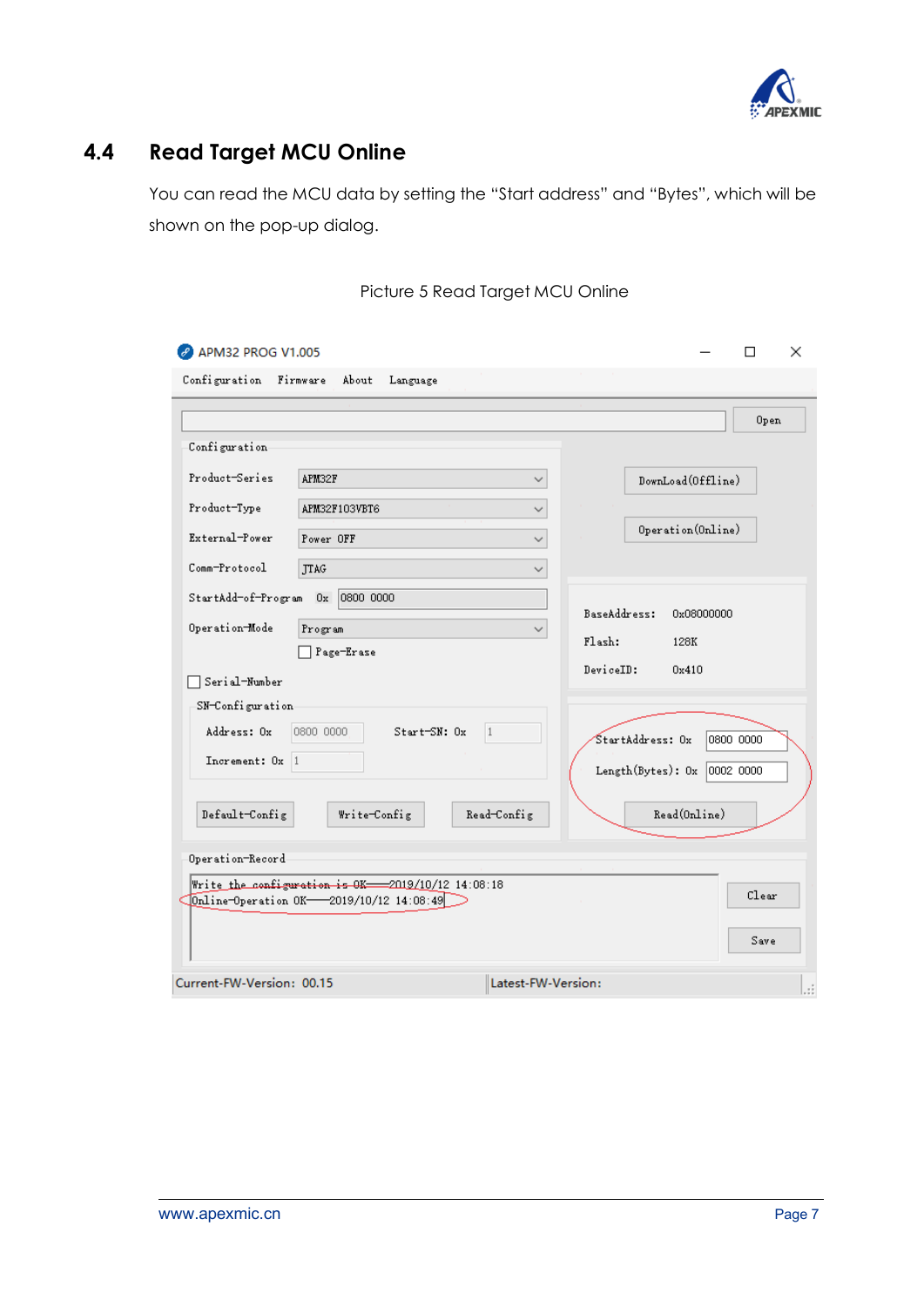

|  | Picture 6 Reading Status |  |
|--|--------------------------|--|
|  |                          |  |

| <b>P</b> APM32 PROG V1.005        |                                                   |                                    | ×         |
|-----------------------------------|---------------------------------------------------|------------------------------------|-----------|
| Configuration Firmware            | About<br>Language                                 |                                    |           |
|                                   |                                                   |                                    | Open      |
| Configuration                     |                                                   |                                    |           |
| Product-Series                    | APM32F                                            | DownLoad(Offline)<br>$\checkmark$  |           |
| Product-Type                      | APM32F103VBT6                                     | $\checkmark$                       |           |
| External-Power                    | Power OFF                                         | Operation (Online)<br>$\checkmark$ |           |
| Comm-Protocol                     | <b>JTAG</b>                                       | ◡                                  |           |
| Start<br>Waiting<br>$\mathscr{S}$ |                                                   |                                    | ×         |
| 0 <sub>per</sub>                  |                                                   |                                    |           |
| 47%                               |                                                   |                                    |           |
| ∏Se                               |                                                   |                                    |           |
| $SM-$                             |                                                   |                                    | a.        |
| Address: Ox                       | 0800 0000<br>$Start-SN: 0x$                       | $\vert$ 1<br>StartAddress: Ox      | 0800 0000 |
| Increment: Ox 1                   |                                                   | Length(Bytes): Ox                  | 0002 0000 |
| $\texttt{Default-Config}$         | Write-Config                                      | Read(Online)<br>Read-Config        |           |
| Operation-Record                  |                                                   |                                    |           |
|                                   | Write the configuration is OK-2019/10/12 14:12:30 |                                    | Clear     |
|                                   |                                                   |                                    | Save      |
| Current-FW-Version: 00.15         |                                                   | Latest-FW-Version:                 |           |

Click "Save" to save the read data.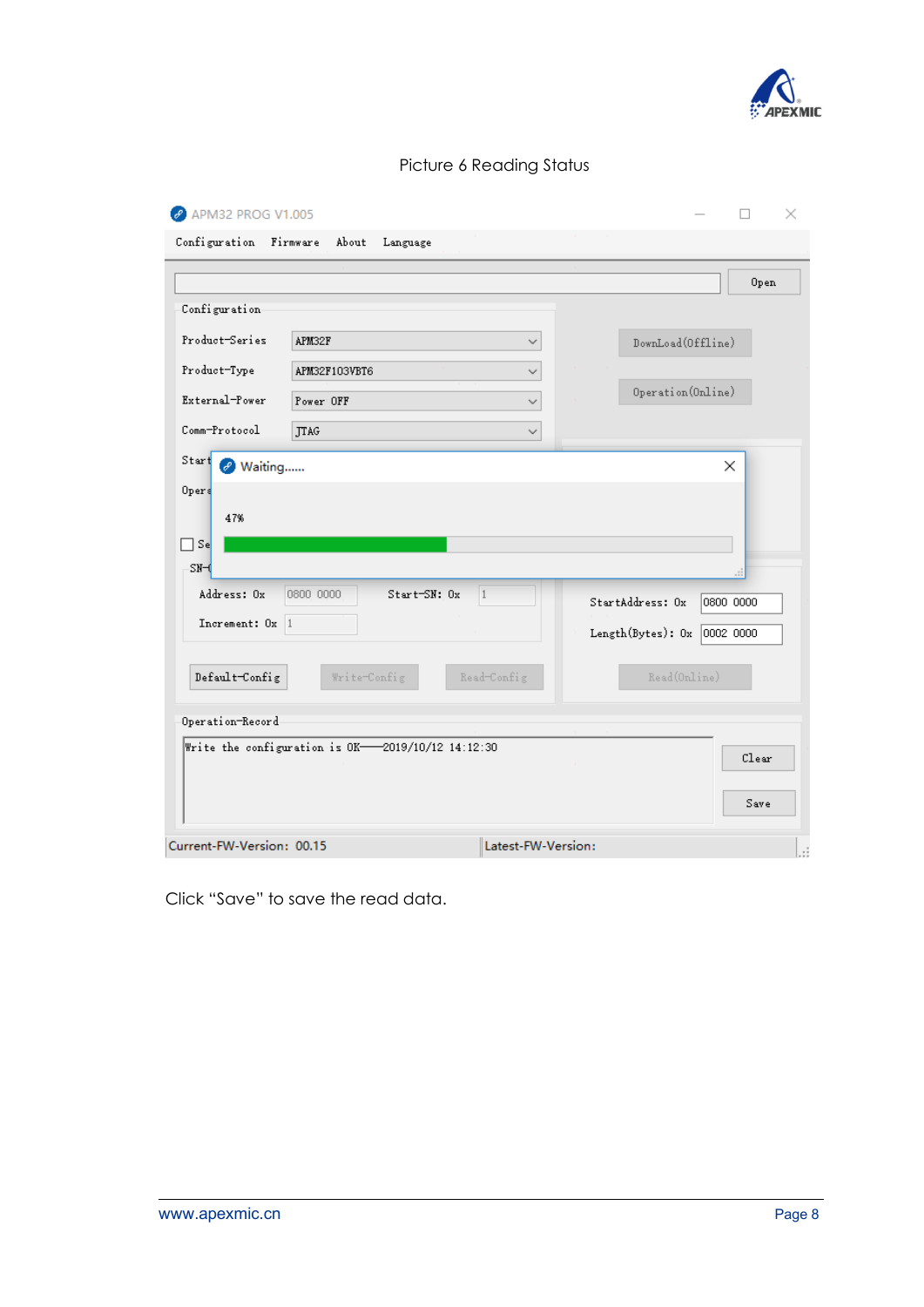

#### Picture 7 Save the Read Data

| <b>P</b> MCU Data                                                                                                                                                       |  |  |  |  |  |  |  |                                                 |  |  |  |      | × |  |
|-------------------------------------------------------------------------------------------------------------------------------------------------------------------------|--|--|--|--|--|--|--|-------------------------------------------------|--|--|--|------|---|--|
| <the e:\桌面\mcudata.bin="" file="" is:="" path=""></the>                                                                                                                 |  |  |  |  |  |  |  |                                                 |  |  |  | Save |   |  |
|                                                                                                                                                                         |  |  |  |  |  |  |  | 00 01 02 03 04 05 06 07 08 09 0A 0B 0C 0D 0E 0F |  |  |  |      |   |  |
| 108000000 50 04 00 20 01 01 00 08 B3 03 00 08 AB 03 00 08                                                                                                               |  |  |  |  |  |  |  |                                                 |  |  |  |      |   |  |
| 108000010 AF 03 00 08 6D 01 00 08 D3 08 00 08 00 00 00 00                                                                                                               |  |  |  |  |  |  |  |                                                 |  |  |  |      |   |  |
|                                                                                                                                                                         |  |  |  |  |  |  |  |                                                 |  |  |  |      |   |  |
| 108000030 45 02 00 08 00 00 00 00 B5 03 00 08 85 06 00 08                                                                                                               |  |  |  |  |  |  |  |                                                 |  |  |  |      |   |  |
| 08000040 1B 01 00 08 1B 01 00 08 1B 01 00 08 1B 01 00 08                                                                                                                |  |  |  |  |  |  |  |                                                 |  |  |  |      |   |  |
| 08000050 1B 01 00 08 1B 01 00 08 1B 01 00 08 1B 01 00 08                                                                                                                |  |  |  |  |  |  |  |                                                 |  |  |  |      |   |  |
| 08000060 1B 01 00 08 1B 01 00 08 1B 01 00 08 1B 01 00 08                                                                                                                |  |  |  |  |  |  |  |                                                 |  |  |  |      |   |  |
| 08000070 1B 01 00 08 1B 01 00 08 1B 01 00 08 1B 01 00 08                                                                                                                |  |  |  |  |  |  |  |                                                 |  |  |  |      |   |  |
| 08000080 1B 01 00 08 1B 01 00 08 1B 01 00 08 1B 01 00 08                                                                                                                |  |  |  |  |  |  |  |                                                 |  |  |  |      |   |  |
| 08000090 1B 01 00 08 1B 01 00 08 1B 01 00 08 1B 01 00 08                                                                                                                |  |  |  |  |  |  |  |                                                 |  |  |  |      |   |  |
| 080000AO 1B 01 00 08 1B 01 00 08 1B 01 00 08 1B 01 00 08                                                                                                                |  |  |  |  |  |  |  |                                                 |  |  |  |      |   |  |
| 080000B0 1B 01 00 08 1B 01 00 08 1B 01 00 08 1B 01 00 08                                                                                                                |  |  |  |  |  |  |  |                                                 |  |  |  |      |   |  |
| 080000CO 1B 01 00 08 1B 01 00 08 1B 01 00 08 1B 01 00 08                                                                                                                |  |  |  |  |  |  |  |                                                 |  |  |  |      |   |  |
| 080000D0 1B 01 00 08 61 07 00 08 1B 01 00 08 1B 01 00 08                                                                                                                |  |  |  |  |  |  |  |                                                 |  |  |  |      |   |  |
| 080000E0 1B 01 00 08 1B 01 00 08 1B 01 00 08 DF F8 OC DO                                                                                                                |  |  |  |  |  |  |  |                                                 |  |  |  |      |   |  |
| 080000F0 00 F0 2A F8 00 48 00 47 FD 09 00 08 50 04 00 20<br> 08000100            06    48    80    47    06    48    00    47    FE    E7  FE    E7  FE    E7  FE    E7 |  |  |  |  |  |  |  |                                                 |  |  |  |      |   |  |
| 08000110 FE E7 FE E7 FE E7 FE E7 FE E7 FE E7 FE E7 89 06 00 08                                                                                                          |  |  |  |  |  |  |  |                                                 |  |  |  |      |   |  |
| 08000120 ED 00 00 08 D2 B2 01 E0 00 F8 01 2B 49 1E FB D2                                                                                                                |  |  |  |  |  |  |  |                                                 |  |  |  |      |   |  |
| 08000130 70 47 00 22 F6 E7 10 B5 13 46 OA 46 O4 46 19 46                                                                                                                |  |  |  |  |  |  |  |                                                 |  |  |  |      |   |  |
| 08000140 FF F7 F0 FF 20 46 10 BD 06 4C 07 4D 06 E0 E0 68                                                                                                                |  |  |  |  |  |  |  |                                                 |  |  |  |      |   |  |
| 08000150    40    F0    01    03    94    E8    07    00    98    47    10    34    AC    42    F6    D3                                                                |  |  |  |  |  |  |  |                                                 |  |  |  |      |   |  |
| 08000160 FF F7 C8 FF 10 0A 00 08 30 0A 00 08 00 BF FE E7                                                                                                                |  |  |  |  |  |  |  |                                                 |  |  |  |      |   |  |
| 08000170 10 B5 00 BF 20 21 05 48 00 F0 FF FA 00 28 F9 D0                                                                                                                |  |  |  |  |  |  |  |                                                 |  |  |  |      |   |  |
| 108000180.02.48.00.1% 91.81.1% CO-B2.10.1% 00.00.00.38.01.40                                                                                                            |  |  |  |  |  |  |  |                                                 |  |  |  |      |   |  |

### **4.5 Operation Log**

**The operation movements and its results will be shown in the text box of operation** log.

- Click "Clear" to delete the content in text box.
- Click "Save" to store the content in text box.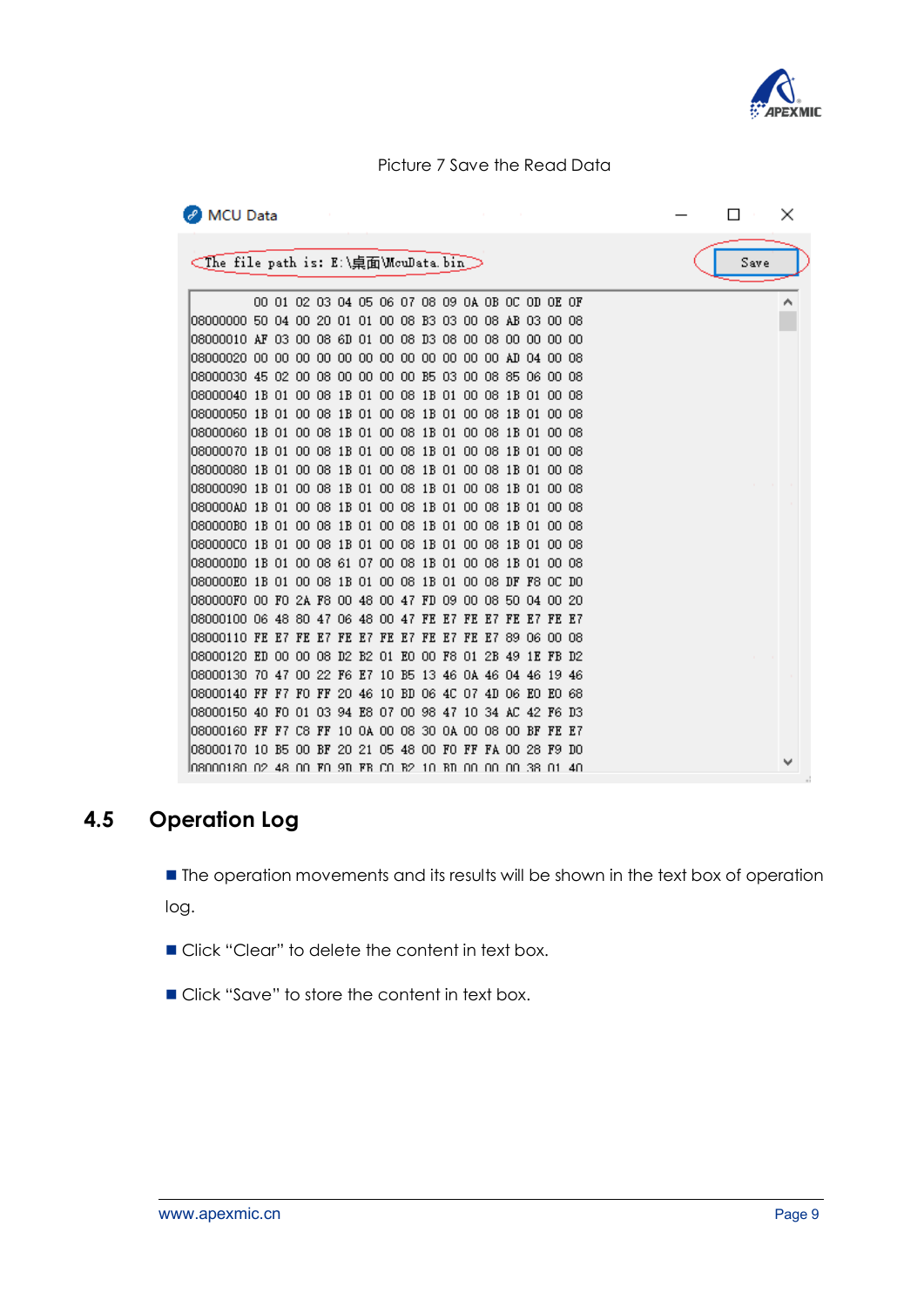

#### Picture 8 Operation Log

| FW Version: 00.15-2019/10/12 14:17:26<br>Write the configuration is $0K$ -2019/10/12 14:17:28 | Clear |
|-----------------------------------------------------------------------------------------------|-------|
| Read the configuration is $0K$ -2019/10/12 14:17:29                                           |       |
|                                                                                               | Save  |

### **4.6 Client Update**

Every time you start the client program, it will automatically detect the new version and display below notice if it is available:

#### Picture 9 Client Update Prompt

| <b>New Version</b>                                    |  |
|-------------------------------------------------------|--|
| The client has a new version, do you need to upgrade? |  |
| <b>是(Y)</b><br>否(N)                                   |  |

 Click "Yes" to automatically download the latest version in server and open the new client as finished.

Click "No" to give up update and maintain in current version.

Note: The computer should be connected to internet, which enables the automatic update in the client.

### **4.7 Firmware Update**

As mentioned in 4.5 above, after the client update, each time you open the client program or plug/unplug the programmer, the client will determine whether a new version of firmware needs to be updated. If it is available, the client will be prompted as follows: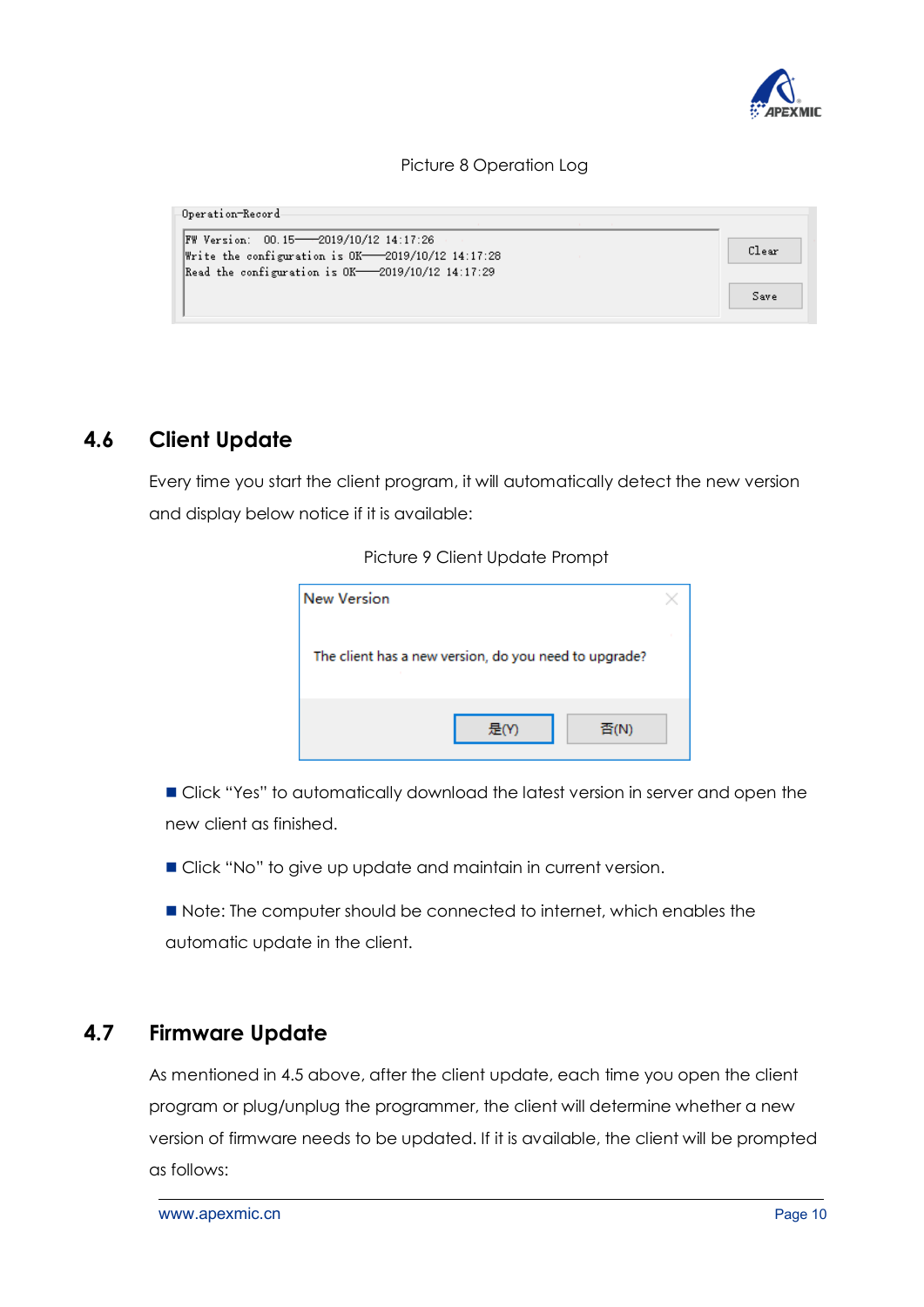

#### Picture 10 Firmware Update Prompt

| <b>New Version</b>                                      |      |
|---------------------------------------------------------|------|
| The Firmware has a new version, do you need to upgrade? |      |
|                                                         | 否(N) |

 Click "Yes" to update the programmer firmware to the latest version of the programmer stored in the current server.

Click "No" to give up update and maintain in current version.

Note: The computer should be connected to internet, which enables the automatic update in firmware.

## **5 Configuration**

## **5.1 Description**

Picture11Configuration Information

| Configuration                          |                                             |  |
|----------------------------------------|---------------------------------------------|--|
| Product-Series                         | APM32F<br>$\checkmark$                      |  |
| Product-Type                           | APM32F103VBT6<br>∨                          |  |
| External-Power                         | Power OFF                                   |  |
| Comm-Protocol                          | <b>JTAG</b><br>$\checkmark$                 |  |
| 0800 0000<br>StartAdd-of-Program<br>0x |                                             |  |
| Operation-Mode                         | Program                                     |  |
|                                        | Page-Erase                                  |  |
| Serial-Number                          |                                             |  |
| SN-Configuration                       |                                             |  |
| Address: Ox                            | $\mathbf{1}$<br>0800 0000<br>$Start=SN: 0x$ |  |
| Increment: Ox                          | $\overline{1}$                              |  |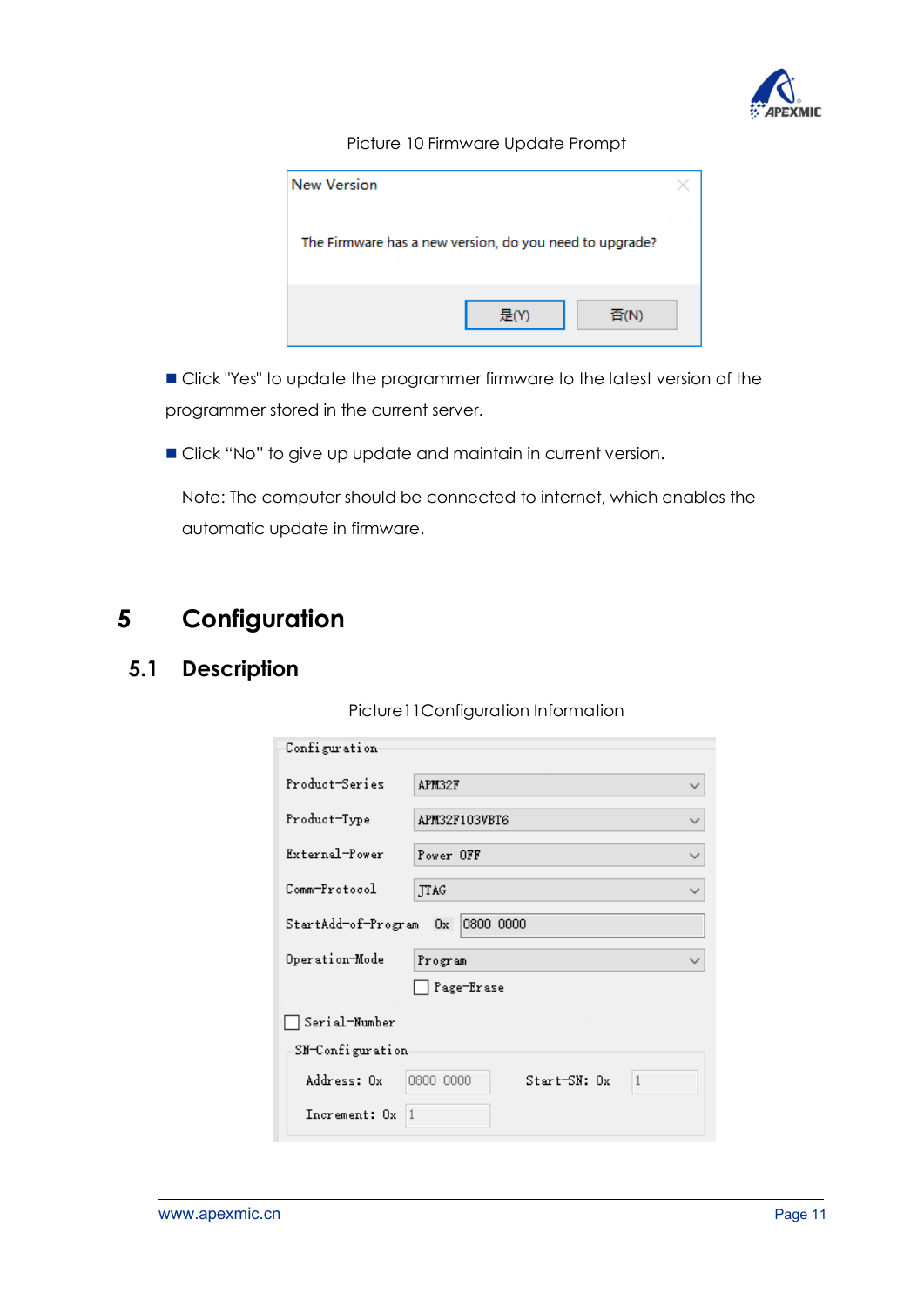

### **5.1.1 Configuration File**(**Menu**)

Click "Configuration File" in menu, there will be four options shown in drop-down menu: "Load", "Save", "Save as…", and "Quit"

■ "Load": Open the selection dialog box, you can load the saved configuration file with a suffix ".ini".

■ "Save": Save the configuration file in default path.

■ "Save as...": Save the configuration file in indicated name and path in the pop-up dialog.

■ "Quit": Withdraw from the client interface and close its program.

Note: The configuration file can't be manually amended, but can only be set through the options in client interface. It can only save the configuration file through "Save" or "Save as…", otherwise it may cause error to return to default settings.

#### **5.1.2 "Return to default settings" Button**

The parameter configuration in client interface returns to default settings.

#### **5.1.3 "Write configuration information" Button**

As the Programmer is connected to the computer via USB cable, the parameter configuration can be selected and sent to the Programmer from client interface.

#### **5.1.4 "Read configuration information" Button**

As the Programmer is connected to the computer via USB cable correctly, its configuration information is gained and updated in client interface.

### **5.2 Firmware**

#### **5.2.1 Firmware (Menu)**

Click "Firmware" in menu, there will be two options: "Firmware version" and "Firmware update" in drop-down menu.

 $\blacksquare$  "Firmware version": Firmware version no. of the Programmer is gained as connecting to the computer via USB correctly.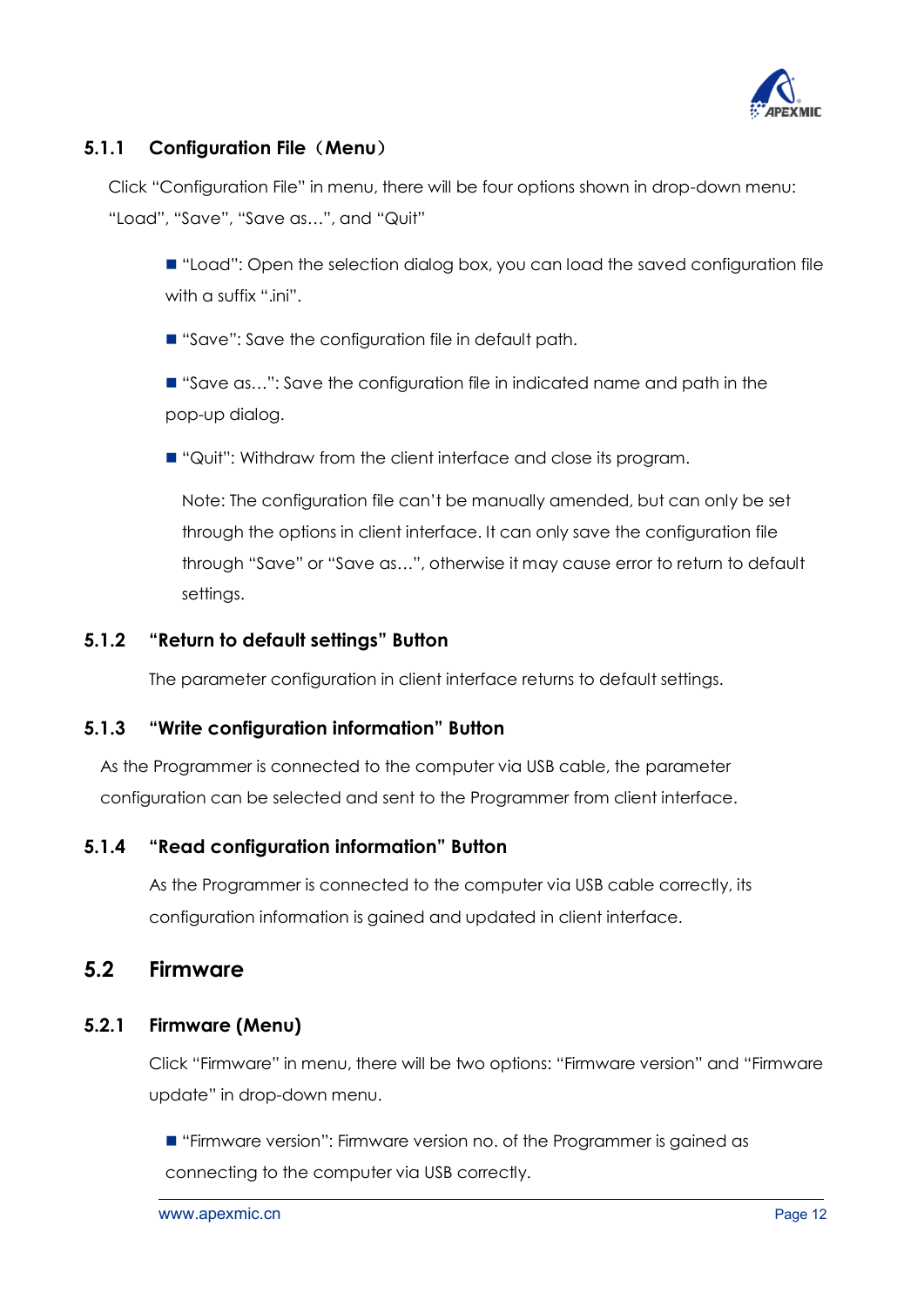

 "Firmware update": Update the firmware of the Programmer after being connected to the computer via USB correctly.

|                                |                                          |              |                                | ×     |
|--------------------------------|------------------------------------------|--------------|--------------------------------|-------|
|                                | Configuration Firmware About Language    |              |                                |       |
|                                |                                          |              |                                | Open. |
| Configuration                  |                                          |              |                                |       |
| Product-Series                 | APM32F                                   | $\checkmark$ | DownLoad(Offline)              |       |
| Product-Type                   | APM32F103VBT6                            | $\checkmark$ |                                |       |
| External-Power                 | Power OFF                                | $\checkmark$ | Operation (Online)             |       |
|                                |                                          |              |                                |       |
| Comm-Protocol                  | <b>JTAG</b>                              | $\checkmark$ |                                |       |
| StartAdd-of-Program Ox         | 0800 0000                                |              | 0.09000000                     |       |
| Operati & Waiting              |                                          |              |                                | ×     |
| Seris<br>$SM$ – $Con$<br>Addre |                                          |              |                                |       |
| Increment: Ox 1                |                                          |              |                                |       |
|                                |                                          |              |                                |       |
|                                |                                          |              | Length (Bytes): $0x$ 0002 0000 |       |
| Default-Config                 | Write-Config                             | Read-Config  | Read(Online)                   |       |
|                                |                                          |              |                                |       |
|                                | FW Version: 00.14 2019/10/12 14:38:28    |              |                                |       |
|                                | Firmware upgrading - 2019/10/12 14:40:45 |              |                                | Clear |
| Operation-Record               |                                          |              |                                | Save  |

Picture 12 Firmware Updating

### **5.2.2 Firmware Version (Status)**

Picture 13 Firmware Version Status Bar

| Current-FW-Version: 00.15 | Latest-FW-Version: 00.15 |  |
|---------------------------|--------------------------|--|
|---------------------------|--------------------------|--|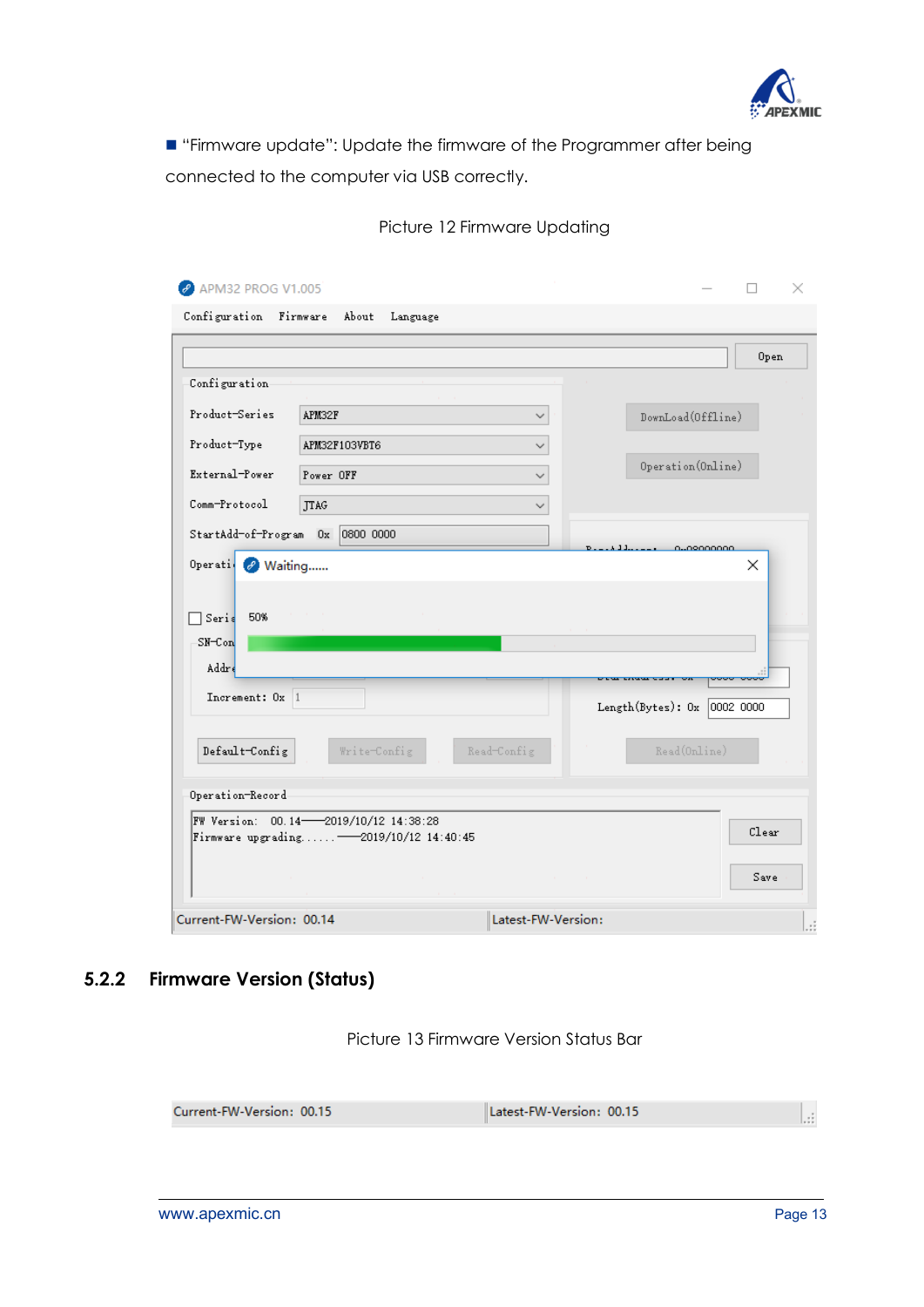

"Current firmware version" is that read from the connected Programmer.

■ "Latest firmware version" is the latest version no. of Programmer saved in server.

Note: "The current/latest firmware version" in above picture is only for example.

### **5.3 About**(**Menu**)

Click "About" in menu, and there will be two options: "Software version" and "Help" in drop-down menu:

■ "Software version": Display information of client side

| About Software           | × |
|--------------------------|---|
|                          |   |
|                          |   |
| APM32 PROG               |   |
|                          |   |
| Version: 1.005           |   |
| Release-Date: 2018-11-01 |   |
|                          |   |
|                          |   |
|                          |   |
| 0K                       |   |
|                          |   |
|                          |   |
|                          |   |

#### Picture 14 Software Version

■ "Help": Display APM32 PROG user manual.